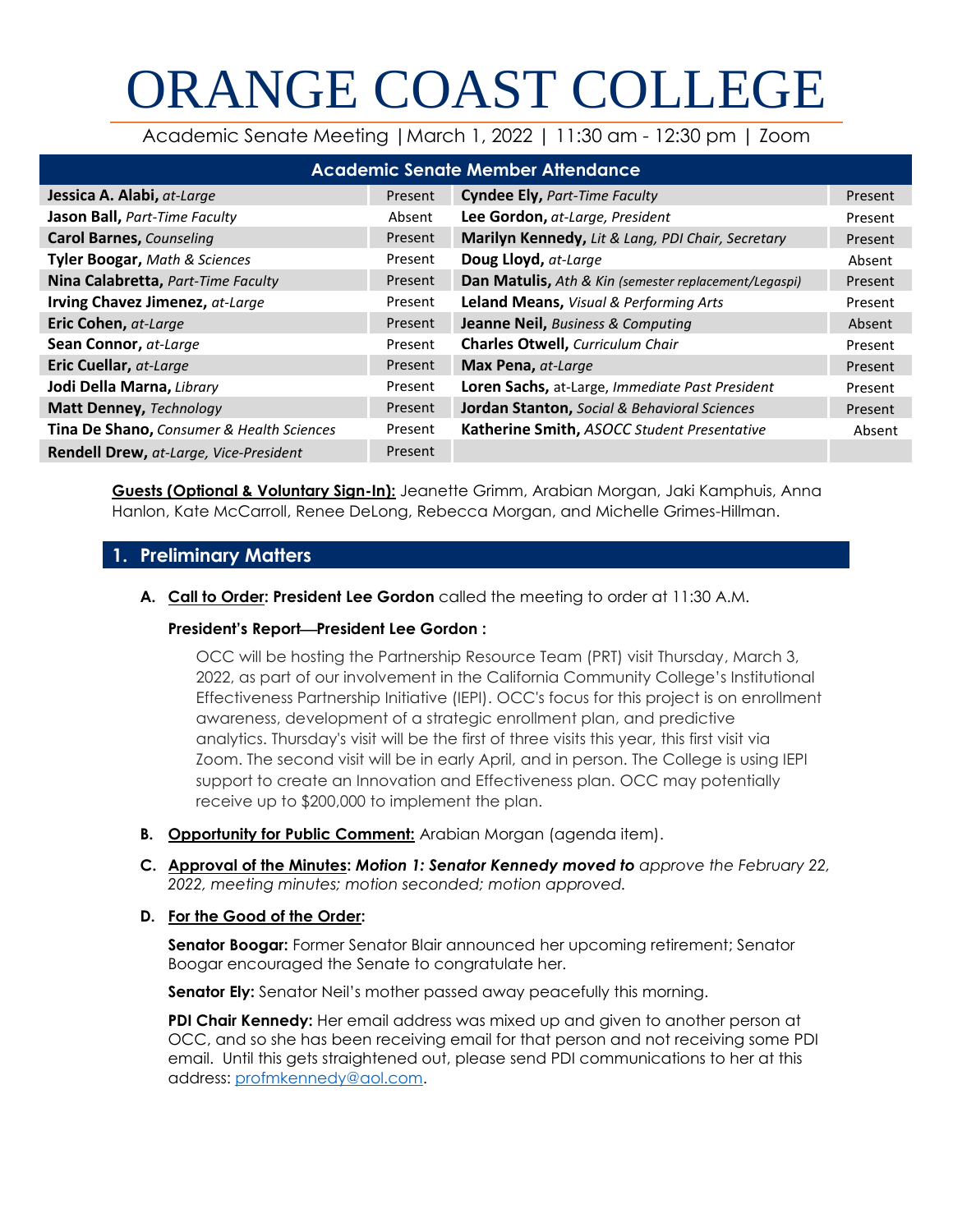**Senator Drew:** Commented that the Senate should recognize retired senators with a card or certificate and should also consider providing kudos and condolences for colleagues.

# **2. Consent Agenda**

- **A. Faculty Handbook Subcommittee Member:** Tyler Boogar
- **B. Transparency Committee Member:** Eric Cuellar
- **C. Brown Act:** "In compliance with AB 361, the Academic Senate, and the Curriculum Committee, will meet via teleconferencing for the next 30 days due to CCCD requirements for onsite meetings and health regulations for social distancing."

*Motion 2: Senator Drew moved to approve the Consent Agenda; motion seconded; motion approved.*

# **3. Officer, Senator, and Committee Reports**

#### **A. President and Vice President's Report:**

- **1. President's Report – Lee Gordon:** President Gordon reported under Preliminary Matters.
- **2. Vice President's Report – Rendell Drew:**

**Faculty Handbook Subcommittee**: Has scheduled its first meeting; the Committee will identify recommendations pertaining to the faculty's purview of the 10+1. He welcomed the newest member, Tyler Boogar.

**Starfish and Guided Pathways:** Stated that he has heard good things about the program: it is on the College home page and faculty are using the program. Simultaneously there are always bugs to work out in a new program and we are in year five of Guided Pathways. He suggested that Jaki Kamphuis and Kate McCarroll present to the Senate about Starfish and Guided Pathways.

**B. Transparency Committee Report – Senator Kennedy:** The Transparency Committee will be meeting Tuesday, March 2, from 11a.m. to 12 p.m. The Committee has three unfinished items on the agenda from last semester; the Committee will also be reviewing the bylaws and electing temporary officers.

# **4. Unfinished Business**

#### **A. COVID & Teaching:**

**Professor Arabian Morgan (public comment)**: Stated that it appears that the system Cleard4 seems to not be properly working, the system that is supposed to allow faculty to verify if students are compliant with a negative COVID test or a vaccination status. Because the system seems off, he is hesitant about dropping students from class, if there are errors on the Cleard4 system.

**Senator Kennedy**: Read concerns and a comment from one of her constituents. The professor had a student who showed the QR code before class and he said he was cleared. The professor found out later that the student only showed the code that says he is going to be tested, not the one for the clearance for the class. The professor recommends that faculty carefully verify that the QR code shown to professors says "cleared" on the bottom and has the correct student's name, possibly even scanning it.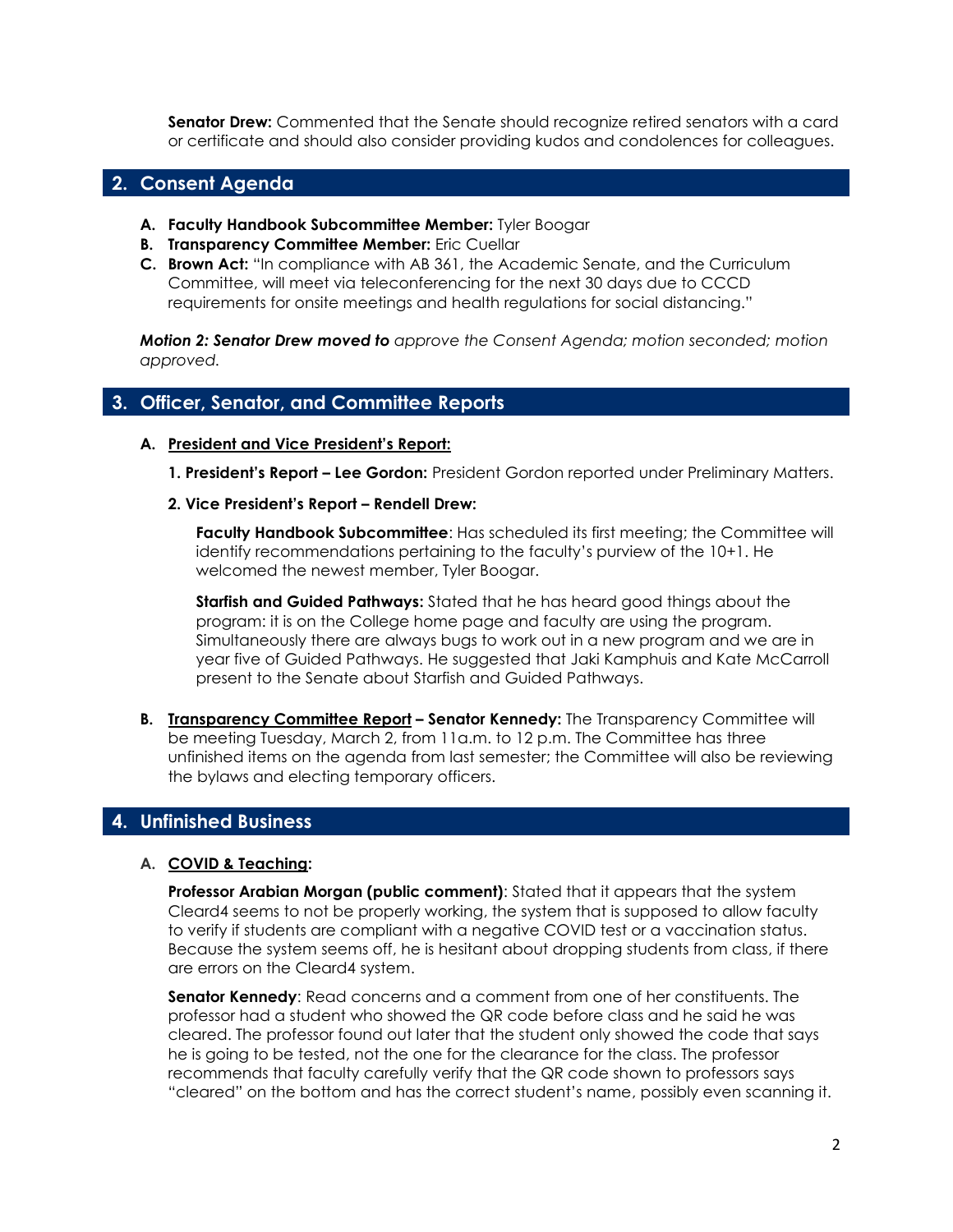The professor also wanted to say this: "*I want to register a complaint that we are asked to handle all of this. It is disruptive to our teaching. Students need to plan ahead or not attend class".*

# **5. New Business**

#### **A. Guided Pathways:**

**Curriculum Chair Charles Otwell**: The plan is to have the reports from the three Design Teams.

**Dean Steve Tamanaha:** They will present on the budget, the expenditures, and their processes, then have each of the Design leaders present. Guided Pathways is divided into four pillars: defining the path, how to choose a path, how to stay in the path and an assessment portion.

The budgeting items are based on those four pillars. He showed the list of funded programs from the beginning of last summer until now: Guided Pathways Framework and Program Review Seminar, Communities of Practice (COP) - Math Department, Starfish Implementation Team Support, Starfish Implementation Team - Faculty & Counselors, Curricular Mapping and Uploading into Templates Part 1, Curricular Mapping and Uploading into Templates Part 1, Curricular Mapping and Uploading into Templates Part 2, Cultural Curriculum Audit, Transferring Maps into an Electronic Format, and Re-envisioning Program Review Through the Lens of Guided Pathways.

All the projects have gone through a vetting process. They either go through the Task Force as a whole or through the different design teams. They want to make sure that they address the four pillars and that they honor the work of each design team. There is a short questionnaire on the website to apply for funds. Dean Tamanaha displayed a document titled "Expenditure Guidelines." They want to follow the spirit of Guided Pathways. There are things that they can spend money on, but there are also things that they cannot spend money on, this is common for all Categorical Restricted funds from the State. They cannot pay for gifts, stipends for students, political contributions, FTEgenerating courses, or supplanting.

**Professor Hanlon:** Asked if there is a way to devise a process where Program Review ARRs can apply for some of those funds meeting the four Guided Pathways' pillars. She suggested having the IE coordinators work with Guided Pathways and IPC and initiate that conversation to have a streamlined process.

**Dean Tamanaha**: He suggested that go through the Guided Pathways Task Force as a whole, then they can figure out if that meets all the guidelines,

**Dean Tamanaha**: Displayed the Guided Pathways budget on the screen. The total allocation is \$1,698, 277.00 It is a five-year one-time allocation. It was hindered by the pandemic. As they go into the summer, there is about 1 million left. The categorial funds are allowed to carry over. Most of the money can be spent on faculty and staff (55%), then professional development (20%), student-centered technology upgrades (18%) and administrative time (7%). He emphasized that expenditures were hindered by the pandemic, especially in professional development. Starfish was paid with the "studentcentered technology upgrades" funds.

**Vice-President Drew:** Thanked Dean Tamanaha and emphasized that the whole campus community needs to know about Guided Pathways.

**Senator Kennedy**: Asked if there is a process in place to have faculty approvals for faculty funding as did Basic Skills.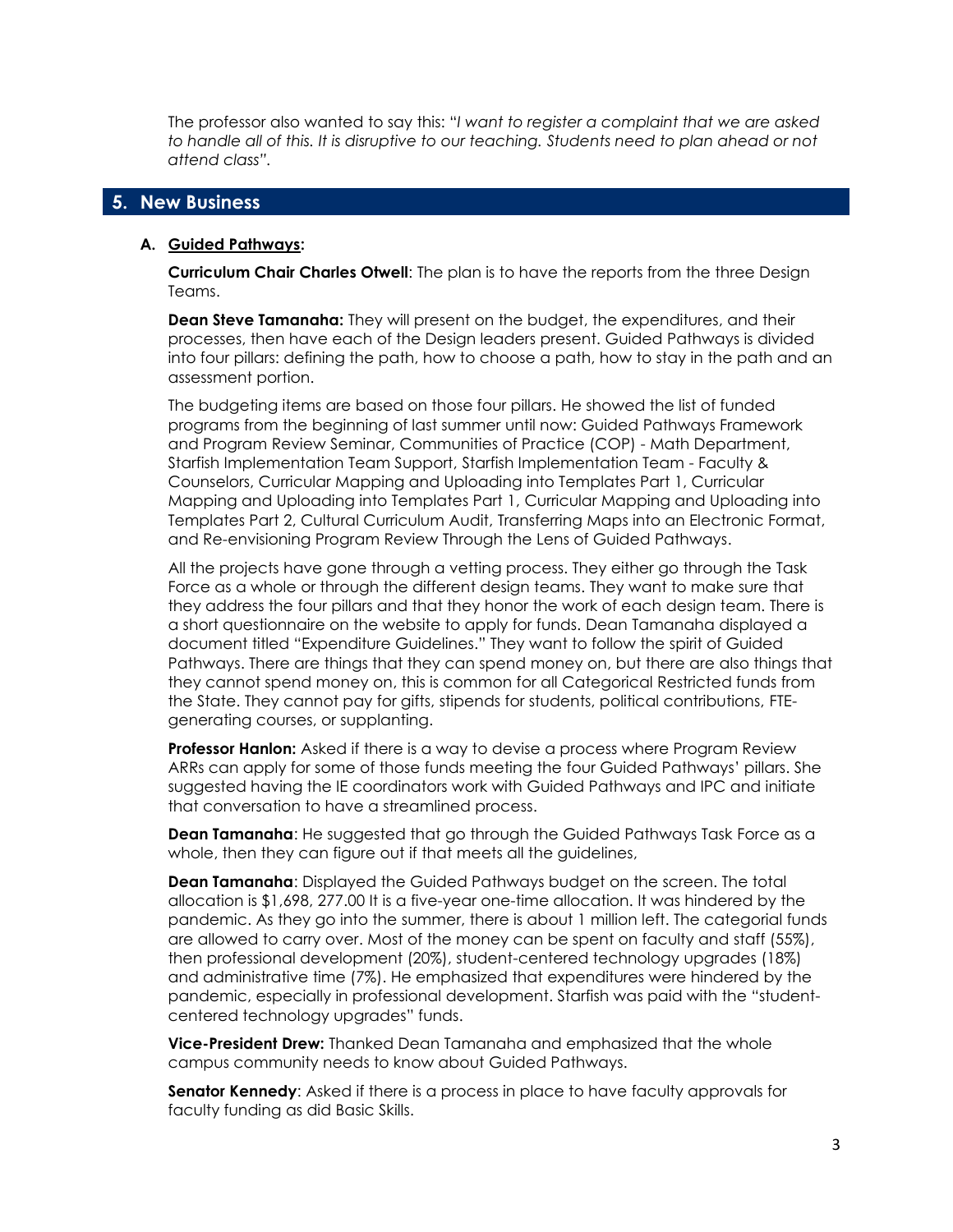**Dean Tamanaha**: Stated that they shifted that process into the Design Team, in which a lot of the faculty are on. Everybody is welcome to apply for funds.

**Professor Kamphuis:** Reminded everybody that once a project goes to a Design Team, it then goes to the Task Force. The three faculty coordinators along with the Curriculum Chair are to have votes along with Dean Tamanaha. The majority of those voting on projects are actually faculty members.

**Professor Arabian Morgan:** He is the Guided Pathways Coordinator for the Career and Academic Programs. Some of those academic items will be for the front facing of our school. Over the past few years, they have put together maps for all of the different programs that the school is offering students. They are currently in the midst of putting all that information on the school website, whether it is in the catalog areas or other areas. There is a bit of redesigning that is in the early stages, but a lot of the manual labor is underway right now. He appreciates faculty patience. They are a few things that are outside of the Task Force's control in regards to updating the catalog and website. They are working behind the scenes, making things happen, hoping to get some things forward-facing soon. One of the things that the Task Force will have to talk to the Senate about in the future is how do they actually market the concept of Guided Pathways better towards the college faculty members? In talking to several faculty members, it seems like they do not know what Guided Pathways is. They will need the Senate's help in promoting it more just so that they grow beyond an awareness to an actual implementation phase.

**Dean Tamanaha**: Added that they have a report to the State due at the end of the month. They will bring it to the Senate for review and approval before submission. It is called SOAA, Scale of Adoption and Assessment of the Guided Pathways programs here at OCC

**Senator Alabi:** She is the Faculty Coordinator for Onboarding. The CAPS are what they want to onboard students onto. They are eager to see the front-facing website so that students can come to the OCC website, see the Career and Academic Pathways, and get excited about their choices. Then, for those students who are able, to onboard themselves onto a career and academic pathway. Those students who need support for being guided into a pathway can get that in enrollment orientation registration services through counseling, so they get on board into the appropriate pathways. The front-facing website will have options for students to engage them about what OCC offers. Over the last four and a half years, Onboarding has done a lot of inquiry and discussing. Many of the things implemented did not require resources. They are dealing with a lot of departments in Watson Hall that were able to tweak and implement things without funding. For example, they were able to tweak different parts of orientation and navigate OCC to improve it. With the pandemic many of the areas of Onboarding were able to, in real time, redesign Onboarding for students to have a better experience. They learned from what they had to do during the pandemic to see how they could improve Onboarding for students to keep them from falling through the gaps.

**Professor Kamphuis:** She is the Faculty coordinator for the Intervention team. Their focus has been on resources on campus and the early intervention. Their main questions are these: How do we make students aware of the resources that are available to them? How do we get them to use them? Intervention has worked primarily on Starfish, which is an early intervention system. They also have a Success Matters team. When they make a referral in Starfish, they have a choice of either clicking one box that sends the referral to the Success Matters team or they have another box to go the Student Success Center if it is for tutoring. Professor Kamphuis showed the Student Services and Support page on the OCC website to refer students to when they have questions about services. The site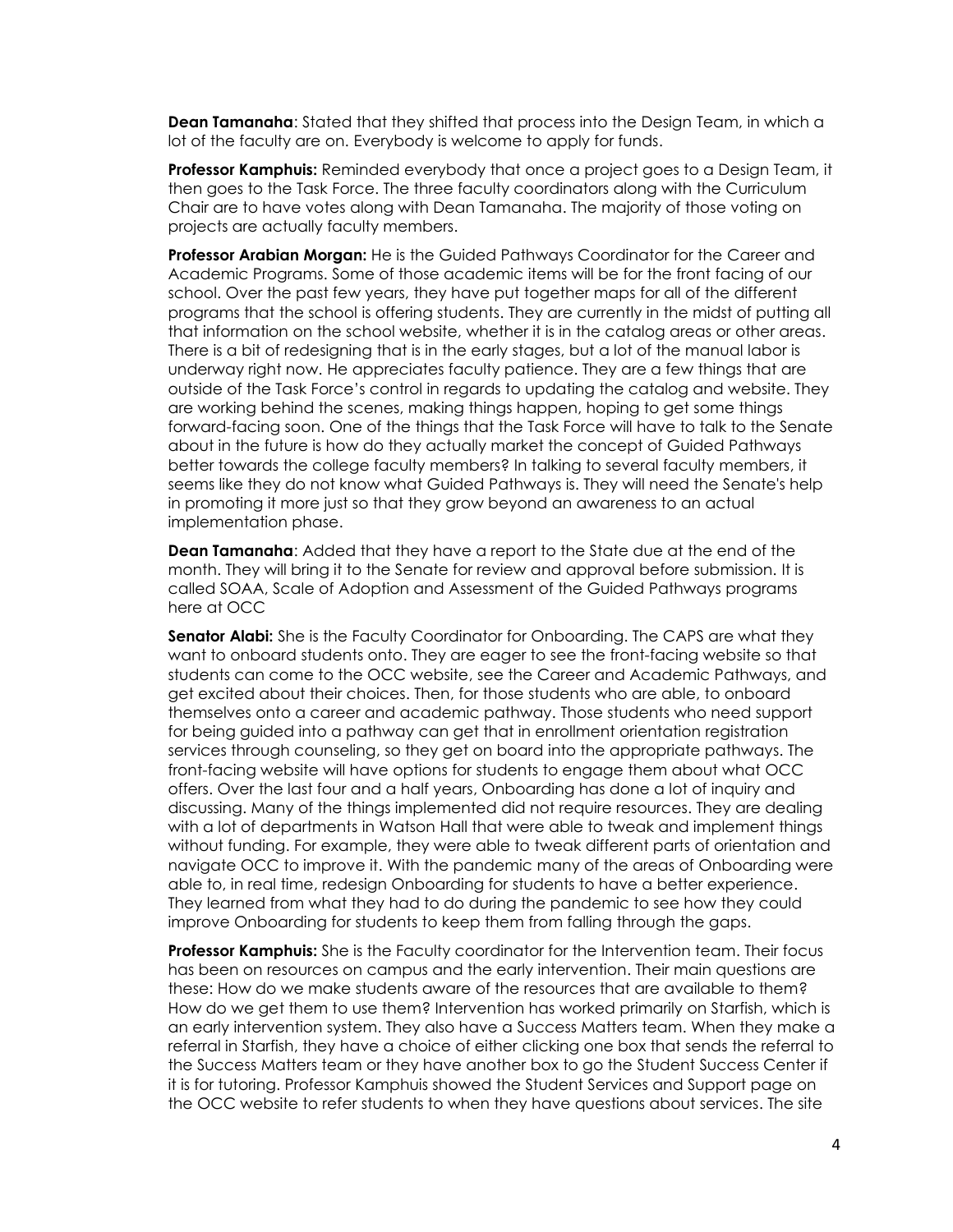has a lot of different tiles with services offered on campus. There are workshops that take place every month. That was a collaboration between the Success Center, ASOCC, Financial Aid and different programs on campus so that they can have one place where workshops are presented for students. There is one link to all workshops. Students can earn OCC swag for attending the different workshops.

**Starfish Faculty Liaison McCarroll:** She is an English instructor, and she works as the liaison for the writing area of the Student Success Center. She is also the faculty representative on the Starfish Implementation Committee. They are doing their first progress survey of the semester, an email has gone to all faculty, and it is currently live. They can get to Starfish through their Canvas homepage; there is a link that will take them directly into Starfish. They can do the progress surveys on stages. The Stay the Course tile is also inside Starfish. They also have a "raise your hand" function that will connect them to the Success Matters Team if they have questions. If there are any questions about the survey, they can reach out to her or Erin Fitzgerald.

#### **B. Substitutes:**

**President Gordon** introduced the issue. He asked about what the contract language with respect to substitute teaching. It is a negotiable item but also a 10+ 1 issue, as it impacts our instruction.

**Professor Arabian Morgan (public comment):** He wanted to open up the dialogue about the current substitute policy. There could be areas to be straighten out in the policy. In his division, they have abided by the contract and they have been able to create an atmosphere of filling in for one another as best as they can. However, he is not sure that works for every division or all situations.

**Senator Ely:** Stated that when she was out hospitalized and home ill her fellow faculty colleagues stood up and substituted for her classes. She was still working behind the scenes but they were the forward-facing people. As a part-time faculty, she would like the part-time faculty to be included in those conversations.

**Senator Kennedy:** She shared the contract language with the Senate. The language does not say a lot, but it does say that faculty can work with each other to substitute with the dean's approval. She wonders if the policy has changed over the years. She is seeing two situations where there is a short-term need for substitution: one where the faculty member can work behind the scenes and one where the faculty member cannot. Lastly, is there a third option, for example, if the faculty member is able to move their classes online for one class meeting time, would that faculty be considered to be present and be paid?

Section 13.8. Substitute Pay. Section 13.8.a. Substitute assignments will be compensated at the overload pay rate as set forth in this Agreement. Each hour of instruction shall be weighted according to the loading factors set forth in Section 11.4. Section 13.8.b. Faculty Members may agree to substitute for each other such that there would be no cost to the District. The designated Administrator must approve such arrangements in advance. Section 13.8.c. The process for obtaining substitutes shall be determined by the Dean in consultation with the Faculty Member.

**Vice-President Drew:** Says he has done substituting at Coastline and OCC with the dean's knowledge. What is the current issue around this?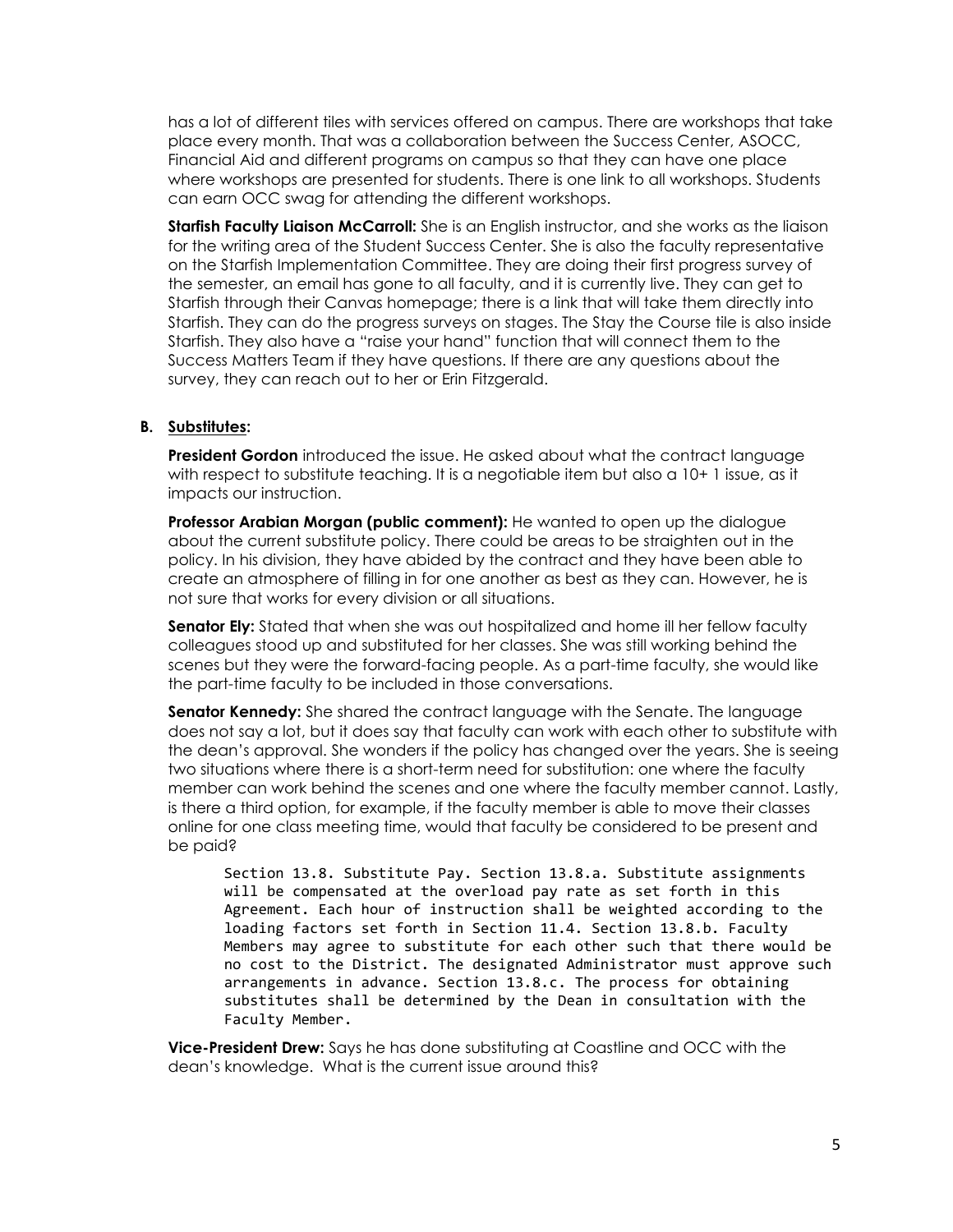**Senator Alabi:** When it says, "at no cost to the District," does it mean that the Faculty Member needing a sub loses pay, while the Faculty Member subbing gains pay, and it's just even for the District? Does this mean a faculty member only gets a sub for missing class but not get a sub for behind-the-scenes work, if needed?

**Vice-President Drew:** Stated that when he needed a sub, there was no lost pay. He checked with the dean.

**President Gordon:** Stated that the current substitute policy seems to be a policy of improvisation.

**CFE President Schneiderman:** Agreed with President Gordon's description of the policy that it is one of improvisation. He is taking notes to bring this back into the collective bargaining negotiations in the fall, certainly with the changes on remote teaching, as well.

**President Gordon:** In summarizing the discussion, he noted two issues: (1) we are still in a public health situation which is causing people to have dislocations in their teaching and has stretched this policy more than it may have stretched in the past, and (2) there does not seem among the faculty to be clarity on exactly what the policy is with respect to substitutes. It might be something that would merit either further follow-up from the Union and the Senate.

**Senator Kennedy:** She would like to find out what different divisions are doing or what the policy is on the campus because she thinks that the process is not clear.

**Vice-President Drew:** Stated that issues like this one could be addressed in the Faculty Handbook in terms of being updated and current.

**CFE President Schneiderman:** He placed this item on the agenda for discussion to share with at the District HR level that way they can check with each individual campus to see if there are discrepancies on how it is implemented on the different campuses.

# **6. Adjournment of the Regular Meeting**

**President Gordon** adjourned the meeting at 12:22 p.m.

#### **7. Approval of the Minutes:** March 8, 2022

**MINUTES:** First draft written by Beatriz Rodriguez, Administrative Assistant to the Senates. Revision of first draft and Senate-approved drafts written by Senate Secretary, Marilyn Kennedy, who also distributes the final Senate-approved version to the Chancellor, Board of Trustees members and secretary, union presidents, GWC and Coastline Academic Senate presidents, OCC College President and faculty as per OCC Senate bylaws.